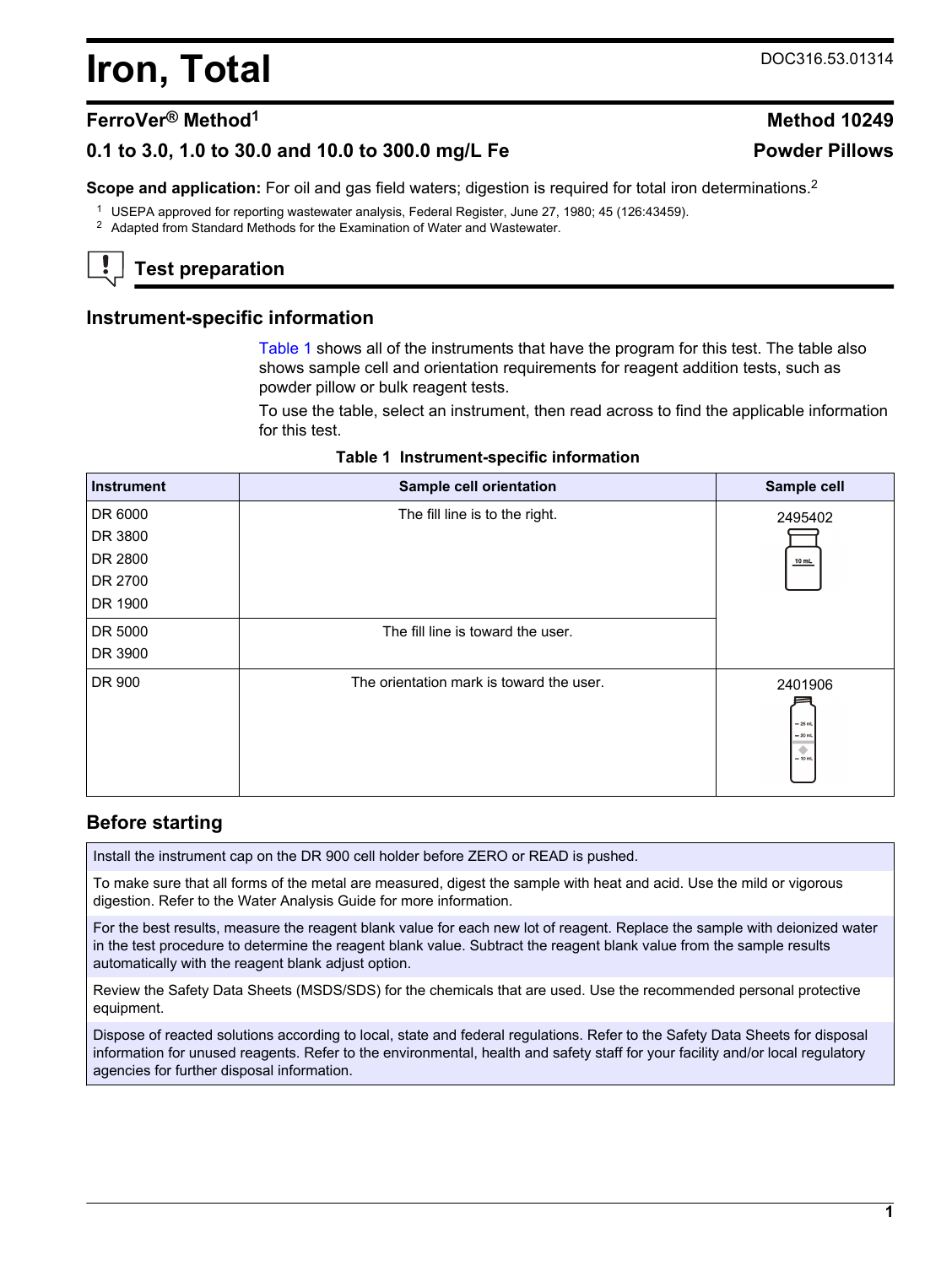# **Items to collect**

| <b>Description</b>                                                                                                                    | Quantity |
|---------------------------------------------------------------------------------------------------------------------------------------|----------|
| FerroVer <sup>®</sup> Iron Reagent Powder Pillow, 10-mL                                                                               |          |
| EDTA solution, 1M                                                                                                                     | 2 drops  |
| Sample cells (For information about sample cells, adapters or light shields, refer to Instrument-<br>specific information on page 1.) |          |

Refer to [Consumables and replacement items](#page-5-0) on page 6 for order information.

# **Sample collection and storage**

- Collect samples in clean glass or plastic bottles that have been cleaned with 6 N (1:1) hydrochloric acid and rinsed with deionized water.
- To preserve samples for later analysis, adjust the sample pH to less than 2 with concentrated nitric acid (about 2 mL per liter). No acid addition is necessary if the sample is tested immediately.
- To measure only dissolved iron, filter the sample immediately after collection and before acidification.
- Keep the preserved samples at room temperature for a maximum of 6 months.
- Before analysis, adjust the pH to 3–5 with 5.0 N sodium hydroxide standard solution.
- Correct the test result for the dilution caused by the volume additions.

# **Test procedure**



**1.** Start program **265 Iron, FerroVer**. For information about sample cells, adapters or light shields, refer to [Instrument-specific](#page-0-1) [information](#page-0-1) on page 1.

*Note: Although the program name can be different between instruments, the program number does not change.*



- **2.** Fill a clean sample cell with sample:
- Use 10 mL of sample for the 0.02 to 3.0 mg/L range.
- Use 1.0 mL of sample for the 0.2 to 30.0 mg/L range with a dilution factor of 10.
- Use 0.1 mL of sample for the 2.0 to 300.0 range with a dilution factor of 100.

*Note: Refer to* [Set the](#page-3-0) [dilution factor](#page-3-0) *on page 4.*



**3.** If the sample volume is less than 10 mL, add deionized water to the 10-mL line.



**4.** Swirl to mix.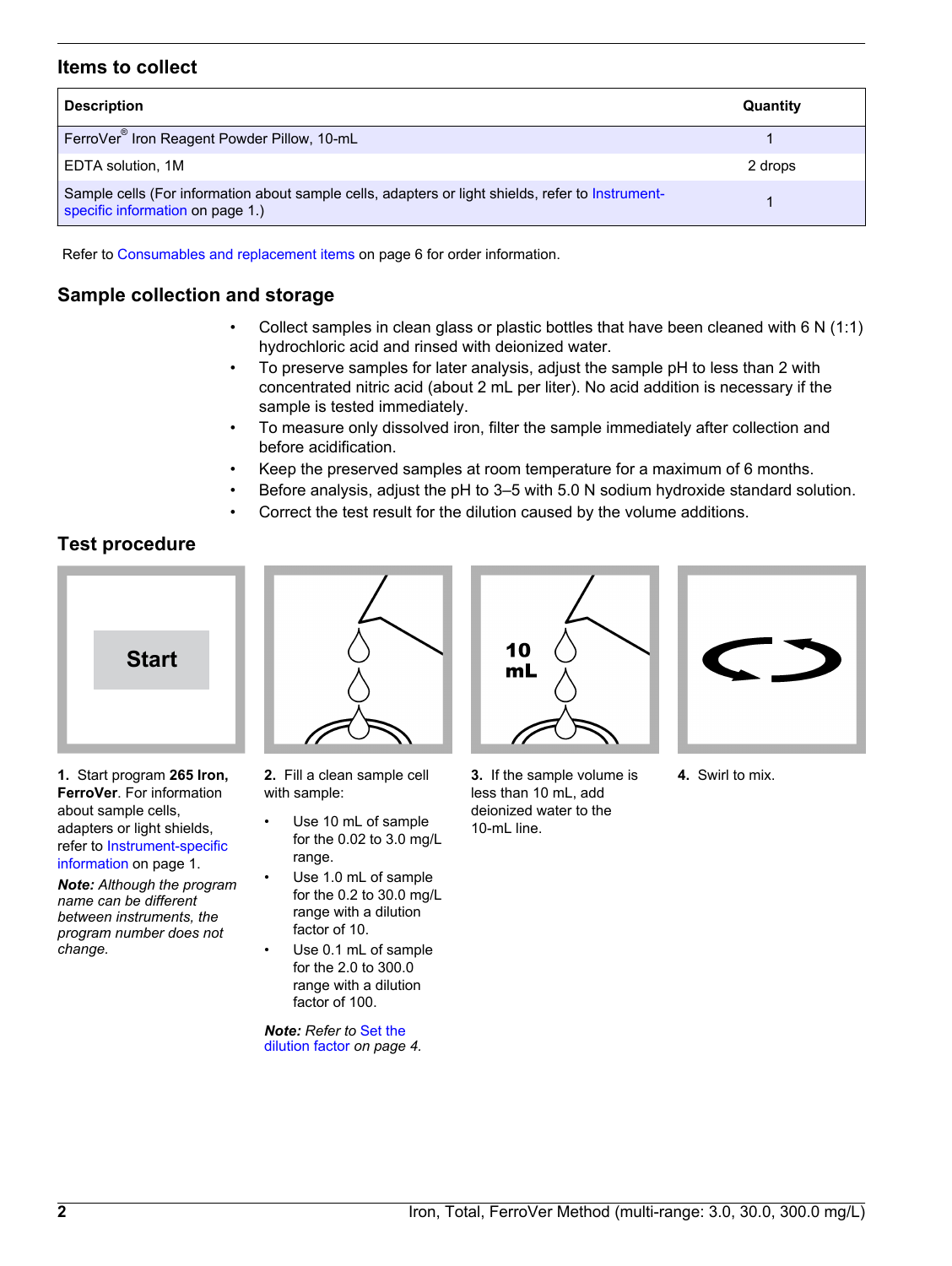

**5.** Add 2 drops of 1 M EDTA Solution to the sample.





**6.** Swirl to mix. **7.** Clean the sample cell. **8.** Insert the sample cell into the cell holder.



- **9.** Push **ZERO**. The display shows 0.0 mg/L Fe.
- **10.** Remove the sample cell from the cell holder.



**11.** Add the contents of one FerroVer Iron Reagent Powder Pillow to the sample cell.



**12.** Swirl to mix. Accuracy is not affected by undissolved powder.



**13.** Start the instrument timer. A 3-minute reaction time starts.

If iron is present in the sample, an orange color will show.



**14.** When the timer expires, clean the sample cell.



**15.** Insert the sample cell into the cell holder.



**16.** Push **READ**. Results show in mg/L Fe.

# **Interferences**

| Interfering<br>substance | Interference level                                                                                                                                                                                                                                                                                                                                                                                       |
|--------------------------|----------------------------------------------------------------------------------------------------------------------------------------------------------------------------------------------------------------------------------------------------------------------------------------------------------------------------------------------------------------------------------------------------------|
| Barium, Ba <sup>2+</sup> | The dilution of samples lowers most barium concentrations below interference levels. No effects are<br>seen on analyzed samples that contain less than 50 mg/L of Ba. No effects are seen when a 1.0 or<br>0.1 mL sample volume is used in the test procedure. A turbidity may show at higher levels. Use<br>5 drops of EDTA Solution in the test procedure and allow the sample to react for 5 minutes. |
| Calcium, $Ca2+$          | No effect at less than 10,000 mg/L as CaCO <sub>3</sub> .                                                                                                                                                                                                                                                                                                                                                |
| Chloride, CI-            | No effect at less than 185,000 mg/L.                                                                                                                                                                                                                                                                                                                                                                     |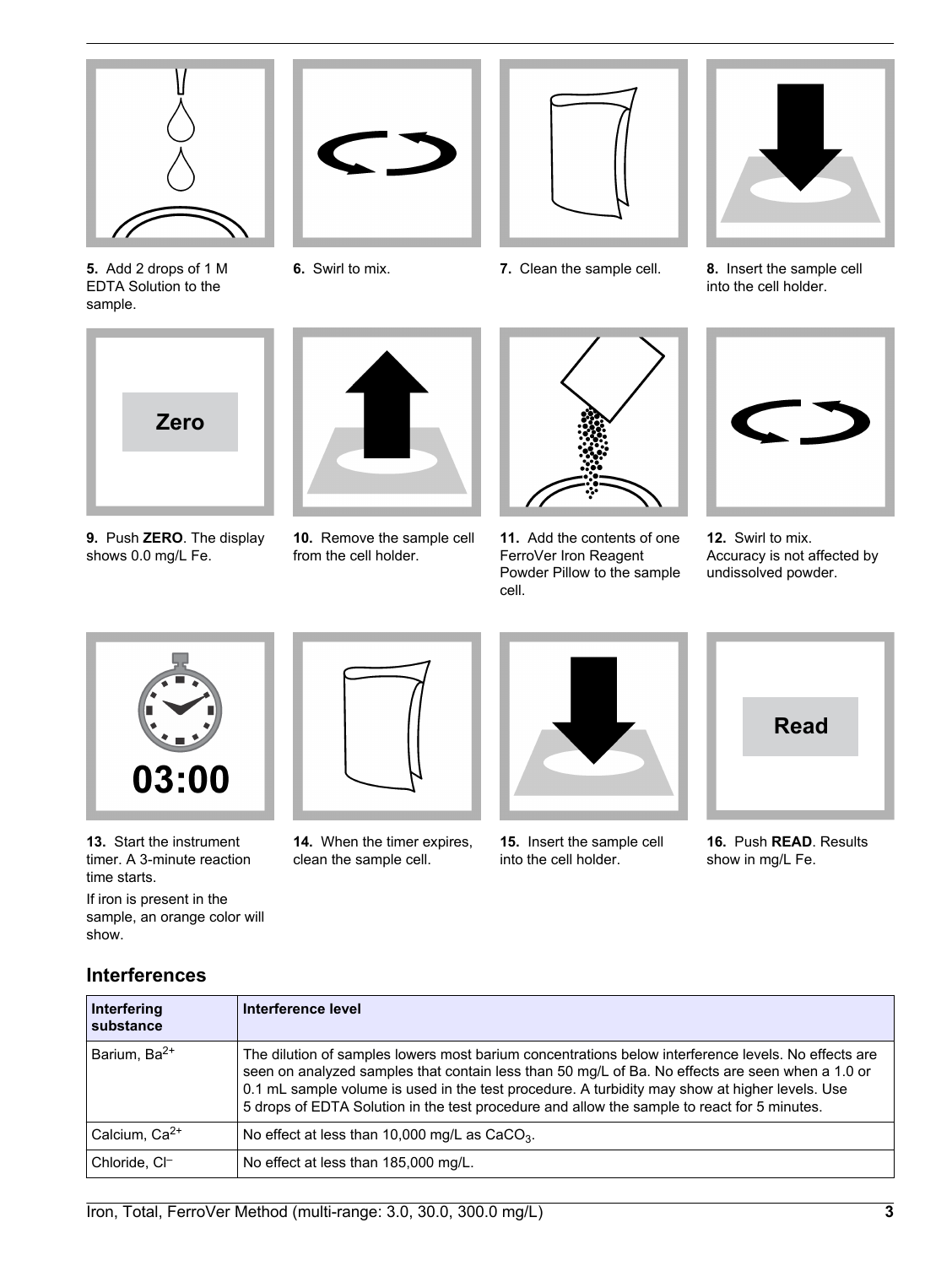| Interfering                                        | Interference level                                                                                                                                                                                                                                                                                                                                                                                                                                                                                                                               |
|----------------------------------------------------|--------------------------------------------------------------------------------------------------------------------------------------------------------------------------------------------------------------------------------------------------------------------------------------------------------------------------------------------------------------------------------------------------------------------------------------------------------------------------------------------------------------------------------------------------|
| substance                                          |                                                                                                                                                                                                                                                                                                                                                                                                                                                                                                                                                  |
| Copper, Cu <sup>2+</sup>                           | No effect. Masking agent is contained in FerroVer Reagent.                                                                                                                                                                                                                                                                                                                                                                                                                                                                                       |
| High iron levels                                   | Inhibit color development. Dilute sample and re-test to verify results.                                                                                                                                                                                                                                                                                                                                                                                                                                                                          |
| Magnesium                                          | No effect at 100,000 mg/L as CaCO <sub>3</sub> .                                                                                                                                                                                                                                                                                                                                                                                                                                                                                                 |
| Molybdate<br>molybdenum                            | No effect at 50 mg/L as Mo.                                                                                                                                                                                                                                                                                                                                                                                                                                                                                                                      |
| High sulfide levels,                               | Pretreat the sample in a fume hood or in an area with sufficient airflow before analysis:                                                                                                                                                                                                                                                                                                                                                                                                                                                        |
| $S^{2-}$                                           | Add 5 mL of 6.0 N (1:1) hydrochloric acid solution to 100 mL of sample in a 250-mL Erlenmeyer<br>1.<br>flask.<br>Boil for 20 minutes.<br>2.                                                                                                                                                                                                                                                                                                                                                                                                      |
|                                                    | Let the solution cool to room temperature.<br>3.                                                                                                                                                                                                                                                                                                                                                                                                                                                                                                 |
|                                                    | Adjust the pH to 3–5 with 5 N sodium hydroxide solution.<br>4.                                                                                                                                                                                                                                                                                                                                                                                                                                                                                   |
|                                                    | Add deionized water until the volume is 100 mL.<br>5.                                                                                                                                                                                                                                                                                                                                                                                                                                                                                            |
|                                                    | Use the treated sample in the test procedure.<br>6.                                                                                                                                                                                                                                                                                                                                                                                                                                                                                              |
| Strontium, Sr <sup>2+</sup>                        | Strontium by itself does not interfere. Strontium in combination with Barium will cause a precipitate to<br>form. The dilution of samples lowers most strontium concentrations below interference levels. No<br>effects are seen on analyzed samples that contain less than 50 mg/L of combined Ba and Sr. No<br>effects are seen when a 1.0 or 0.1 mL sample volume is used in the test procedure. A turbidity may<br>show at higher levels. Use 5 drops of EDTA Solution in the test procedure and allow the sample to<br>react for 5 minutes. |
| Highly buffered<br>samples or extreme<br>sample pH | Can prevent the correct pH adjustment of the sample by the reagents. Sample pre-treatment may be<br>necessary. Adjust the sample pH to 3–5 before the test is started. Correct the test result for the<br>dilution from the volume addition.                                                                                                                                                                                                                                                                                                     |

# <span id="page-3-0"></span>**Set the dilution factor**

Instruments that have a dilution factor option can include the dilution factor in the result and show the concentration of the original, undiluted sample. For example, if the sample is diluted by a factor of 10, the instrument multiplies the result by 10 and shows the calculated result in the instrument display.

**1.** Select **Options>More>Dilution** factor from the instrument menu. *Note: DR 1900: Select Options>Advanced Options>Dilution Factors>On. Note: Colorimeters include a dilution factor when the chemical form is set. Go to*

*Options>Advanced Options>Chemical Form and select LR, MR or HR.*

- **2.** Enter the dilution factor:
	- 1 mL sample diluted to 10 mL: dilution factor is 10.
	- 0.1 mL sample diluted to 10 mL: dilution factor is 100.
- **3.** Push **OK** to confirm. Push **OK** again.
- **4.** Push **RETURN** to go back to the measurement screen.

### **Accuracy check**

#### **Standard additions method (sample spike)**

Use the standard additions method (for applicable instruments) to validate the test procedure, reagents and instrument and to find if there is an interference in the sample. Items to collect:

- Iron Voluette® Ampule Standard, 25 mg/L
- Ampule breaker
- Pipet, TenSette®, 0.1–1.0 mL and tips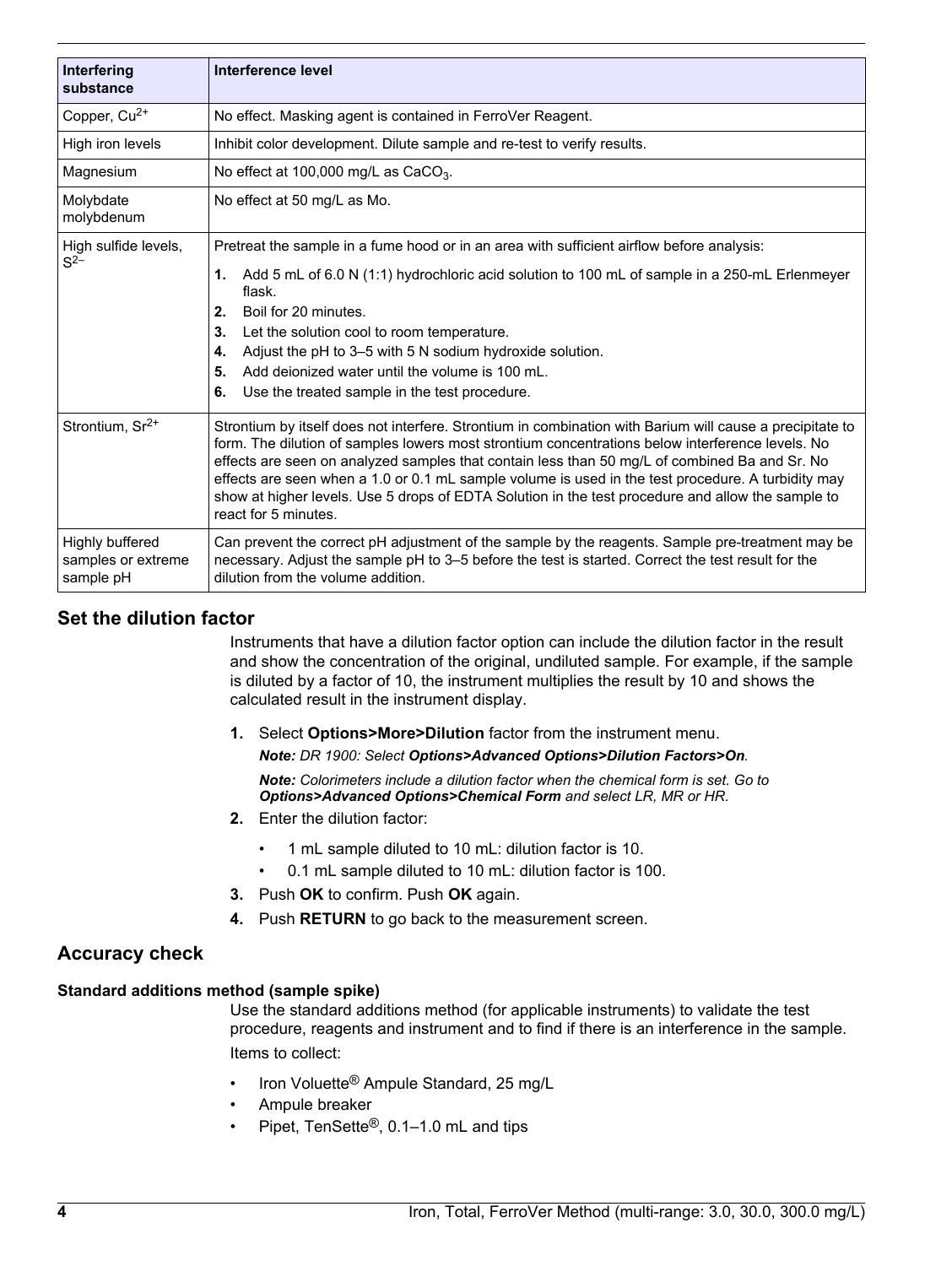- **1.** Use the test procedure to measure the concentration of the sample, then keep the (unspiked) sample in the instrument.
- **2.** Go to the Standard Additions option in the instrument menu.
- **3.** Select the values for standard concentration, sample volume and spike volumes.
- **4.** Open the standard solution.
- **5.** Prepare three spiked samples: use the TenSette pipet to add 0.1 mL, 0.2 mL and 0.3 mL of the standard solution, respectively, to three 10-mL portions of fresh sample. Mix well.
- **6.** Use the test procedure to measure the concentration of each of the spiked samples. Start with the smallest sample spike. Measure each of the spiked samples in the instrument.
- **7.** Select **Graph** to compare the expected results to the actual results.

*Note: If the actual results are significantly different from the expected results, make sure that the sample volumes and sample spikes are measured accurately. The sample volumes and sample spikes that are used should agree with the selections in the standard additions menu. If the results are not within acceptable limits, the sample may contain an interference.*

#### **Standard solution method**

Use the standard solution method to validate the test procedure, the reagents and the instrument.

Items to collect:

- Iron Standard Solution, 100 mg/L
- 100-mL volumetric flask, Class A
- 2-mL volumetric pipet, Class A and pipet filler safety bulb
- Deionized water
- **1.** Prepare a 2.00 mg/L iron standard solution as follows:
	- **a.** Use a pipet to add 2.00 mL of 100 mg/L iron standard solution into the volumetric flask.
	- **b.** Dilute to the mark with deionized water. Mix well. Prepare this solution daily.
- **2.** Use the test procedure to measure the concentration of the prepared standard solution.
- **3.** Compare the expected result to the actual result.

*Note: The factory calibration can be adjusted slightly with the standard adjust option so that the instrument shows the expected value of the standard solution. The adjusted calibration is then used for all test results. This adjustment can increase the test accuracy when there are slight variations in the reagents or instruments.*

### **Method performance**

The method performance data that follows was derived from laboratory tests that were measured on a spectrophotometer during ideal test conditions. Users can get different results under different test conditions.

| Program | <b>Standard</b> | Precision (95% confidence interval) | Sensitivity<br>Concentration change per 0.010 Abs change |
|---------|-----------------|-------------------------------------|----------------------------------------------------------|
| 265     | 2.00 mg/L Fe    | 1.99–2.01 mg/L Fe                   | 0.021 mg/L Fe                                            |

### **Summary of method**

FerroVer Iron Reagent converts all soluble iron and most insoluble forms of iron in the sample to soluble ferrous iron. The ferrous iron reacts with the 1-10 phenanthroline indicator in the reagent to form an orange color in proportion to the iron concentration. The measurement wavelength is 510 nm for spectrophotometers or 520 nm for colorimeters.